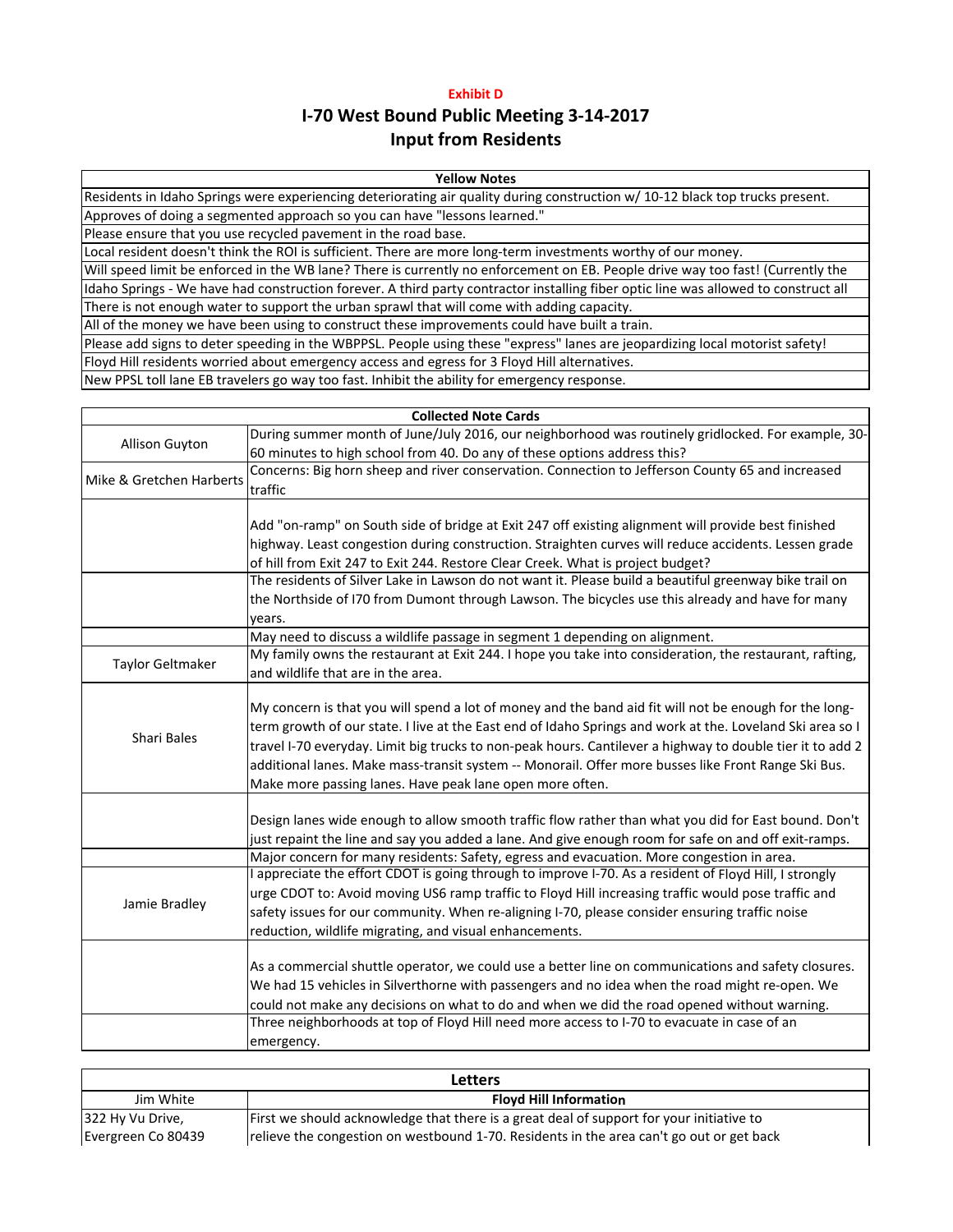| jim.white@iitx.com<br>303-679-6224 | home on many weekends because of the traffic jams.<br>However, there are a lot of concerns relative to the specific locale around Exit #247.<br>Your Decision Criteria seem to take into account greater regional needs, but they do not<br>indicate an understanding of these specific concerns,<br>To help remember the basic concerns of many people in the community, those concerns<br>could be simply summed up as: Earth, Air, Fire, & Water<br>Fire                                                                                                                                                        |
|------------------------------------|--------------------------------------------------------------------------------------------------------------------------------------------------------------------------------------------------------------------------------------------------------------------------------------------------------------------------------------------------------------------------------------------------------------------------------------------------------------------------------------------------------------------------------------------------------------------------------------------------------------------|
|                                    | Fire may be the easiest concern to understand.<br>There are 1100 people who live in the area to the south of 1-70. That is about 1/8 of the                                                                                                                                                                                                                                                                                                                                                                                                                                                                        |
|                                    | total population of the county.                                                                                                                                                                                                                                                                                                                                                                                                                                                                                                                                                                                    |
|                                    | The only way that any of these people can get out is via Homestead Road. That is the<br>road that crosses the bridge over 1-70, at Exit 247. It has one lane outbound, as the<br>Northbound lane would be needed for emergency vehicle access to the community.<br>Evergreen Fire Rescue (EFR) has designated the Floyd Hill area at Exit 247 is one of the<br>4 Most Dangerous places in their protection area, due to characteristics such as:<br>• Steepness of terrain<br>• Vegetation<br>• Density of population<br>EFR has also told the community that a wildfire is not a matter of "if' but one of "when" |
|                                    | EFR told the POA that there is nowhere near the capacity needed to evacuate the                                                                                                                                                                                                                                                                                                                                                                                                                                                                                                                                    |
|                                    | community in an emergency, such as a wildfire. Residents will have to learn to "Shelter<br>in Place." Firefighters know that this is a euphemism for "some people are going to die a<br>horrible death."                                                                                                                                                                                                                                                                                                                                                                                                           |
|                                    | If egress cannot be improved, the number of deaths could be national news.                                                                                                                                                                                                                                                                                                                                                                                                                                                                                                                                         |
|                                    | This is an important issue in the community-- even an emotional one. The Property<br>Owners Association has initiated a number of projects, including some significant<br>successes on Fire Mitigation. However, in spite of multiple efforts, there has been no<br>progress yet on increasing capacity for emergency egress.                                                                                                                                                                                                                                                                                      |
|                                    |                                                                                                                                                                                                                                                                                                                                                                                                                                                                                                                                                                                                                    |
|                                    | <b>Requested CDOT Actions</b><br>COOT should take into account the specific new information about the large community<br>at Exit 247.                                                                                                                                                                                                                                                                                                                                                                                                                                                                              |
|                                    | Some criteria need to be added to your decision matrix, specific to the needs of people                                                                                                                                                                                                                                                                                                                                                                                                                                                                                                                            |
|                                    | who live at Exit 247. At the very least, there should be an additional criterion about                                                                                                                                                                                                                                                                                                                                                                                                                                                                                                                             |
|                                    | public safety in the area, in case of the need for an emergency evacuation-- which is even<br>more important than emergency access and response. Other criteria should be reevaluated<br>in the context of these additional needs and concerns.                                                                                                                                                                                                                                                                                                                                                                    |
|                                    | I have been a resident of Floyd Hill for 14 years, and I have been involved in the<br>community for most of that time. I am currently an officer of the Property Owners<br>Association.                                                                                                                                                                                                                                                                                                                                                                                                                            |
|                                    | I am well-enough connected to be able to describe the concerns of many people in the<br>community, some of whom wanted to come tonight, but are out of town, or who are still<br>working downtown Denver                                                                                                                                                                                                                                                                                                                                                                                                           |
|                                    | Opportunity                                                                                                                                                                                                                                                                                                                                                                                                                                                                                                                                                                                                        |
|                                    |                                                                                                                                                                                                                                                                                                                                                                                                                                                                                                                                                                                                                    |
|                                    | Assuming that (1) you find a way to install the interchange with US-6 near its current location,                                                                                                                                                                                                                                                                                                                                                                                                                                                                                                                   |
|                                    | and (2) there is nothing to draw traffic to the south side of the interchange at Exit 247, you may<br>have a good opportunity on the North side of Exit 247.                                                                                                                                                                                                                                                                                                                                                                                                                                                       |

The roundabout on the north side is a good idea (although there is absolutely no need for a off‐ramp there). It would help out at a point where the Sheriff's Office has noted a traffic flow problem.

Additionally, there is some land between this proposed roundabout and the building just to the west, signed as Marte. This land is indicated approximately by a brown oval in the diagram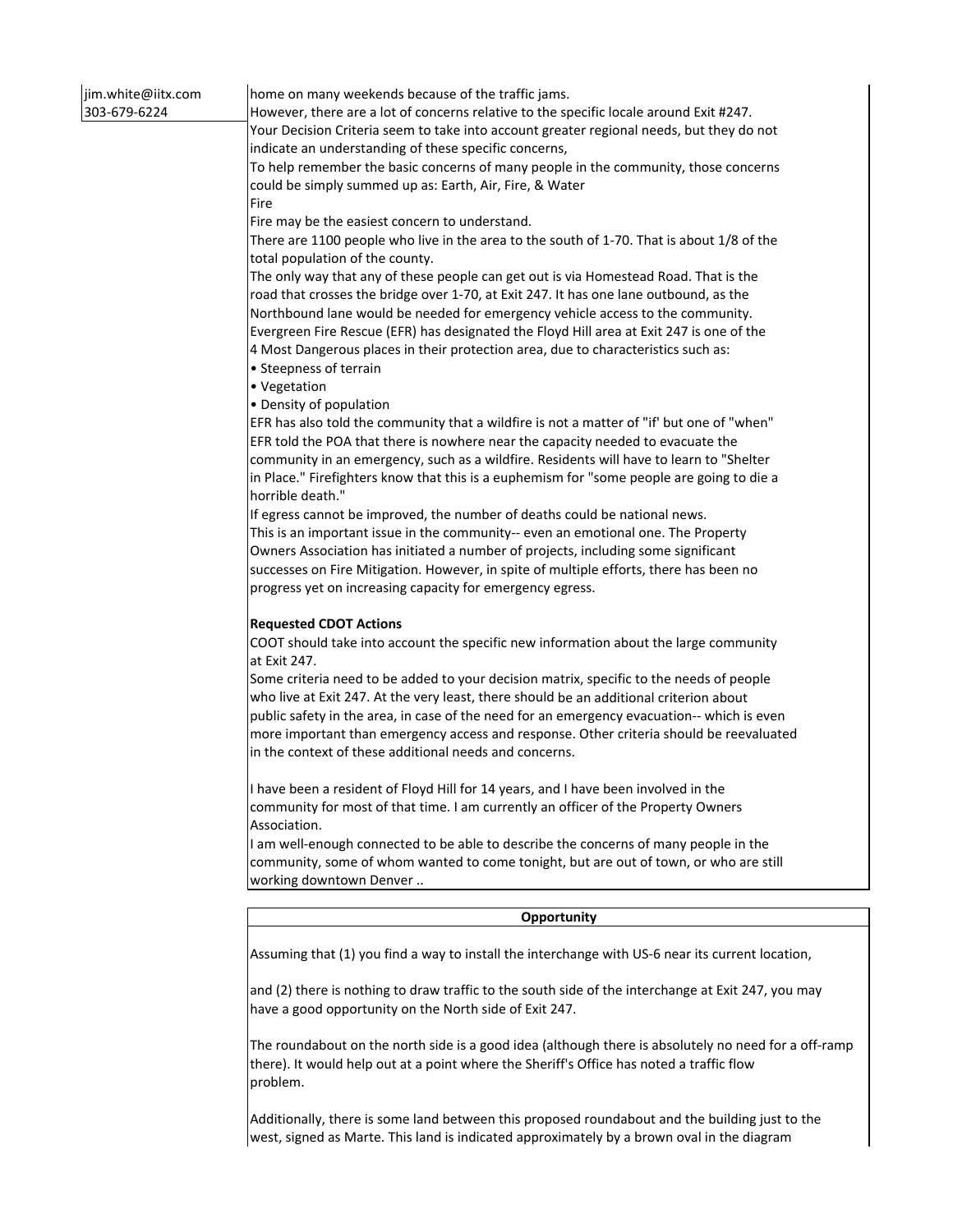below. This land was intended to be parcels 2 and 3 of an overall PUD project, of which the

Marte building was the first. There are several acres included in these parcels. However, there

was an agreement not to develop parcels 2 & 3 until there was a supply of public water available;

that supply now looks extremely unlikely, so these parcels cannot currently be developed. If they could be acquired, they could be used for a parking/staging area for trucks during emergency

winter closures. This parking/staging area could be tied into either US‐40 and/or the roundabout.

Furthermore, this area could be used in the summer as parking and a trail‐head for the land just above it that was just acquired jointly by the Jefferson County and Clear Creek County Open Space Commissions.

This might help with a number of issues: improving traffic flow in general; managing the trucks,

particularly in the winter; keeping the trucks and other traffic from congesting emergency egress routes on the south side; and providing value to the community for use of its open space.

#### **Specific reaction to US‐6 Interchange Option 4**

The option to move the US‐6 interchange to the Floyd Hill area is fraught with negative consequences.

#### **It seems to be utterly inappropriate to the traveling public**

It would take them far out of the direction in which they are traveling. Travelers going westbound from US‐6 would have to go 3 or 4 miles out of their way, and then backtrack the same amount. They would also have to climb 800 feet of altitude, just to descend the hill to where they started

Skiers from north of Golden use this route , as do summer recreation travelers. Can you imagine how gravel trucks with loads bound for the west would react?

### **It is an anathema to the residents of Floyd Hill**

It would draw traffic congestion just where they do not want it.

It would further endanger people in case of an emergency evacuation. There is already grossly insufficient capacity for an emergency evacuation. How many of my do you want to kill?

**This option should not be considered any further**

## **Requests**

l . Find a way to create a full movement interchange from US‐6 onto both eastbound and westbound I‐70 AT OR NEAR THE CURRENT LOCATION OF EXIT 244. Do not move any part of this interchange to exit 243 or 247, as that would be inconsistent with many things, including:

• the specific guidance from the county

• the safety of people on Floyd Hill

• the consideration of highway travelers, who would be taken far out of their direction of travel (in the case of Floyd Hill, 3 or 4 miles up 800 feet of altitude, and then right back to where they started)

2. Add some criteria in your decision matrix specifically relevant to the needs and safety concerns for people who live at the specific exits where you are considering modifications. Reevaluate several of the other criteria, particularly #2 and #7, as they impact the local considerations on Floyd Hill.

3. Improve the emergency egress out of the Floyd Hill area for all 1100 people who live there, wherever you can. This includes doing things like an emergency egress at Sawdust Court. 4. At exit 247, follow the principle that has evolved over years of study: keep as much of the congestion (development, trucks and other traffic, etc.) as possible on the NORTH side of I‐70. Do not ignore the county memorandum that stated NOT to have a full diamond interchange at this exit. Do not mix trucks and school busses. Do not put a roundabout on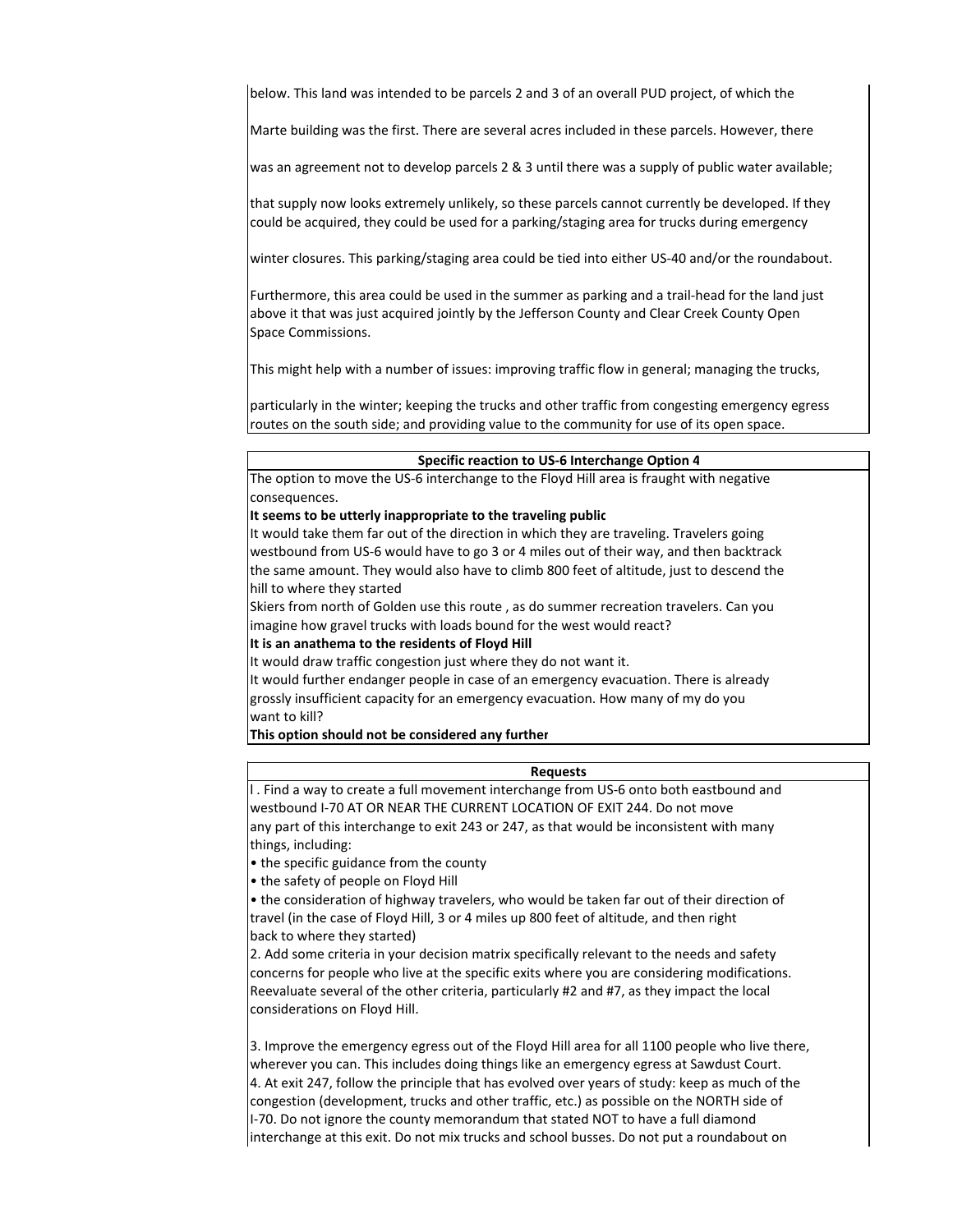the south side of I-70, or any thing else that would impede the emergency egress of residents.

| Q&A Comments and Themes from Easel Paper at the Front of the Room                                        |  |  |
|----------------------------------------------------------------------------------------------------------|--|--|
| 1. Cross Section width of WB                                                                             |  |  |
| 2. Need AGS                                                                                              |  |  |
| 3. EB - should have included a shoulder                                                                  |  |  |
| 4. Consider 3 lanes and a shoulder lane                                                                  |  |  |
| 5. Empire Junction is dangerous - Exit 232W signs get knocked down, replace signs promptly               |  |  |
| 6. EB express lane is dangerous due to trucks, speed, stopping, foliage blocking vision                  |  |  |
| 7. Traffic Management - need to consider Evergreen, acceleration lanes, focus on weekends                |  |  |
| 8. Bike Paths - tunnel under landslide at US 6; take out horseshoe                                       |  |  |
| 9. Improvements for rafting companies @ US 6 interchange                                                 |  |  |
| 10. Economic Impacts -- EB PPSL, don't want Clear Creek to become a pass through                         |  |  |
| 11. Need data on: economics, environmental (air emissions), noise, areas of special attention            |  |  |
| 12. Need frontage roads and passing lanes -- Central City Parkway to bottom of Floyd Hill                |  |  |
| 13. Using real estate for its highest and best use. Look at opportunities                                |  |  |
| 14. Expansion of evaluation criteria specific to localities -- include water, exit 247, emergency access |  |  |
| 15. Interchange with US 6 near Mile Marker 244                                                           |  |  |
| 16. Clear signage/instructional signage                                                                  |  |  |
| 17. Impact at top of Floyd Hill due to closing US 6                                                      |  |  |
| 18. Emergency Access - ingress/egress at top of Floyd Hill                                               |  |  |
| 19. Access to I-70 for gamers/Casino - Impact on Floyd Hill                                              |  |  |
| 20. MOU - assurance that concepts will comply with previous agreements                                   |  |  |
| 21. Noise mitigation east of historic district                                                           |  |  |
| 22. Geotechnical analysis early on, e.g. landslide                                                       |  |  |
| 23. Detours during construction -- truck traffic and gravel mine                                         |  |  |
| 24. Road closures and residential traffic management                                                     |  |  |
| 25. Wildlife crossings (Kermitts and Two Bears)                                                          |  |  |
| 26. Only one access/egress point from the four subdivisions that get access off MP 247.                  |  |  |
| 27. Sight distance on frontage roads - foliage is a problem                                              |  |  |
| 28. Need neighboring county support                                                                      |  |  |
| <b>Comments from Maps</b>                                                                                |  |  |
| Segment 3 (Empire Junction to west of Idaho Springs)                                                     |  |  |

- 1. Greenway should be on the north side of I-70 where bicyclists have been riding for years
- 2. Noise from rumble strips eastbound during construction was bad. It kept us awake at night
- 3. The Greenway can come up Stanley Road, cross I-70 at the overpass at Dumont then continue west along the north side of I-70 past Lawson
- 4. Need new bridge over to the frontage road from Fall River Road
- 5. Need new access to Fall River Road
- 6. The Mountain Express Lane has worked very well it cuts off about 20 minutes
- 7. Need to control speed to be more consistent recommend speed signs to harmonize
- 8. The cross section of Eastbound is dangerous at MP 234
- 9. CDOT has created a noise problem because of the rumble strip at MP 234

# **Segment 2 (Idaho Springs)**

- 1. Need AGS and bus transit
- 2. PPSL must have wider shoulders and better sight distance than EB does
- 3. Build bridges off line
- 4. CC Parkway to US 6 should be considered a frontage road
- 5. Need more parking in Idaho Springs
- 6. Acceleration ramp from SH 103 to EB is too short
- 7. Improvements on CO Blvd and on I-70 will help property values in Idaho Springs